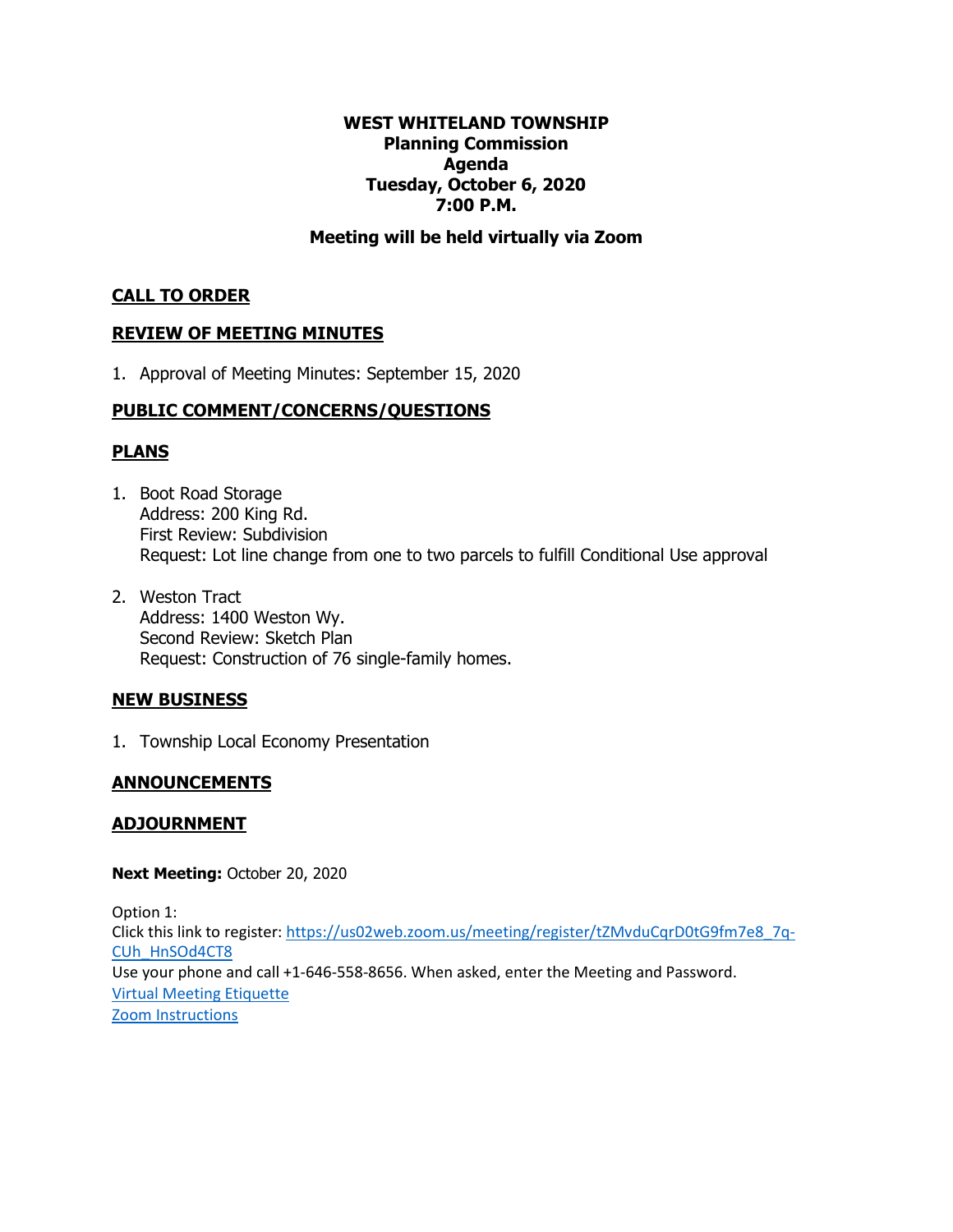# **MEMORANDUM**



- **DATE:** October 2, 2020
	- **TO:** Planning Commission
- **FROM:** John R. Weller, AICP Director of Planning and Zoning
- **SUBJECT: Boot Road Storage / Lexington, Ltd.** Subdivision plan
- **APPLICANT**: BNP Boot Road, LLC c/o Richard A. Bates P.O. Box 1454 Exton, PA 19341
- **SITE ADDRESS:** 200 King Rd. Exton, PA 19341
	- **TAX PARCEL:** 41-5-271
		- **ZONING:** R-3, Residential
- **DESCRIPTION:** Subdivision to provide an existing dwelling on a commercial property with its own lot.
	- **EXPIRES:** December 13, 2020

#### **Background**

The subject property is the site of Extra Space Storage, a self-storage facility at the intersection of Boot and King Rds., near the Exton Station residential community and directly across the road from the West Chester Gun Club property. The existing irregularly shaped lot covers 6.2 acres and includes an existing single-family house fronting Boot Rd. in addition to the much larger self-storage operation, which has access from King Rd. The property has some man-made steep slopes between the storage buildings, but there are no FEMAdesignated floodplains, special flood hazard areas, or any other environmental constraints.

On April 25, 2000, the Board of Supervisors approved the conditional use application of Lexington, Ltd. for the construction of a self-storage facility on this lot. At the time of application, there were two buildings fronting Boot Rd. on the property. The western building, since demolished, was a garage with an apartment on the second floor; the remaining eastern building is a single-family detached dwelling. Condition 2 of the Decision and Order (D&O) approving the conditional use stipulated the demolition of the western building and the creation of a separate, conforming lot for the eastern building following the approval of the land development plan for the self-storage facility. The Board approved the final land development plan on October 17, 2000, and the facility built as we see it today.

Single-family detached dwellings are permitted by right in the R-3 Residential zoning district, pursuant to §325-11.B(1) of the West Whiteland Township Zoning Ordinance (Zoning). The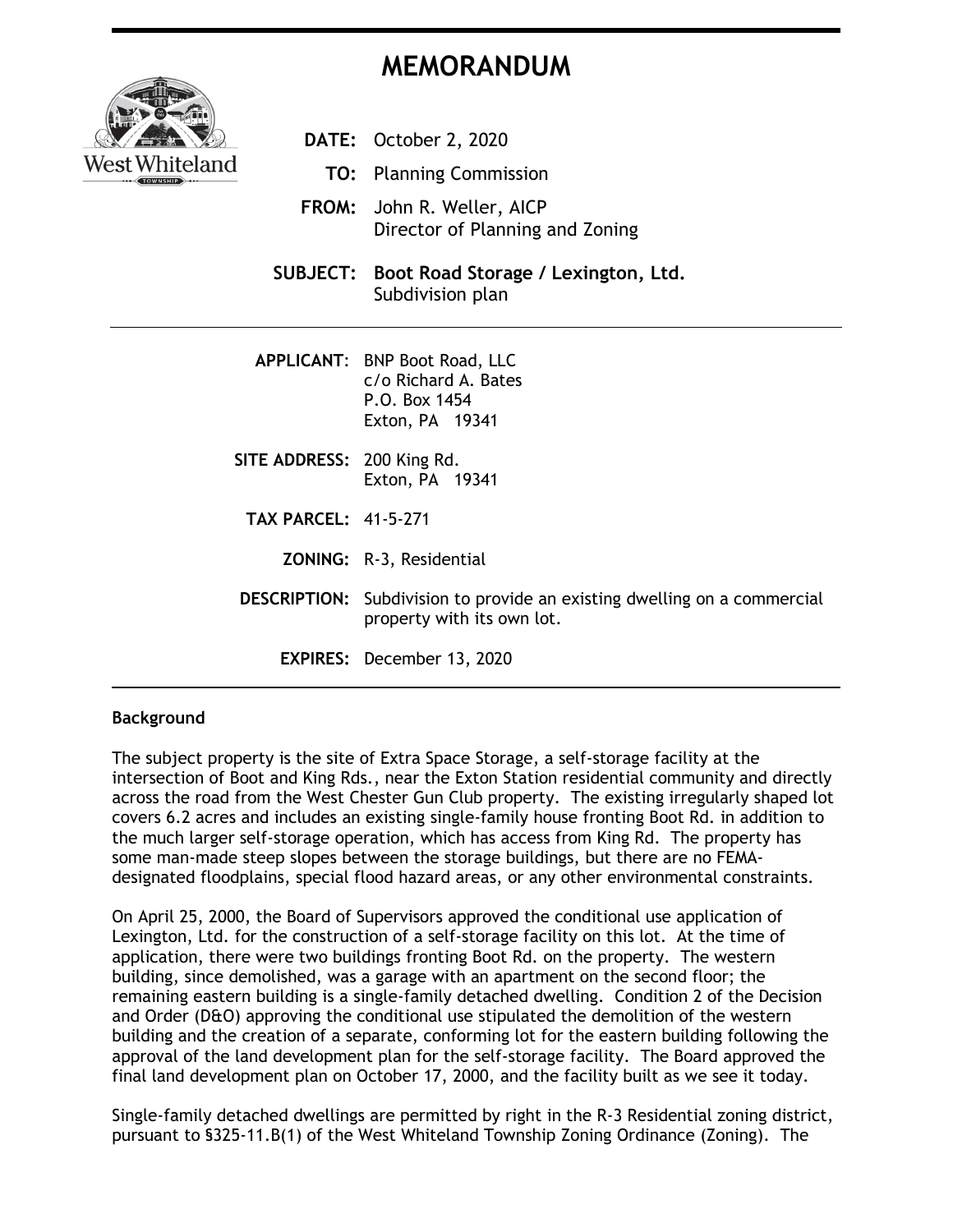drawing features the area and bulk standards for the R-3 district; however, it appears that the residence has (and will continue to have) on-site water supply and sewage disposal, so the applicable standards are those of the R-1 district, as per §325-11.C(10)(a) of the Zoning. Even so, we note that the proposed lots both appear to satisfy the R-1 requirements. Although no information is provided about the size of the dwelling, the scale indicates that the building coverage for Lot 1 will be between 5% and 6% and impervious cover will be approximately 6½% - both well within the limits allowed by the Zoning and Condition 1 of the D&O. The dwelling does not comply with the front yard setback requirement, but this is an existing condition that is not affected by the proposed subdivision, so no relief is required. Condition 2 of the D&O allowed the developer to include the lot area for the single-family dwelling when calculating the coverages for the self-storage facility, as noted on the drawing. While the creation of the new lot will therefore not affect the coverage figures for Lot 2, the drawing should show the existing buildings – or at least those nearest the proposed property line – in order to confirm that the proposed subdivision will not create any violation of the setback requirements relative to the existing buildings on that lot.

Tonight is the Applicant's first presentation to the Commission.

#### **Consultant Reviews**

Since the plan proposes only a subdivision and no physical improvements, Staff found no reason to request reviews from any of our consultants. The County Planning Commission is still required to review the plan, but we have yet to receive their comments; the review period mandated by the Municipalities Planning Code will expire around October 16, 2020. The Township may not act on the plan until the County comments are received or the review period expires, whichever comes first.

# **Staff Comment**

While this appears to be a simple and straightforward plan, Staff has several concerns.

- As noted above, the drawing does not show the applicable Zoning provisions, and the plan does not show the correct setbacks. Regardless, Lot 1 appears to comply with the applicable Zoning standards, but it is not possible to make such a determination for Lot 2 since the plan does not show the existing structures on that part of the site.
- It appears that the well serving Lot 1 will be on Lot 2.
- No sidewalks are shown, as required by §281-31 of the Subdivision and Land Development Ordinance. Staff notes that the Township's Bicycle and Pedestrian Plan and Official Map call for sidewalks along the entire Boot Rd. frontage as well as the King Rd. frontage between Boot Rd. and Bonnie Blink Dr. Since the Applicant does not own a significant portion of the King Rd. frontage, Staff suggests that sidewalks be required along the Boot Rd. frontage and then along King Rd. as far as the storage facility driveway. Rather than require construction of a short sidewalk segment along the King Rd. frontage leading to Bonnie Blink Dr., Staff suggests it would be preferable to have the Applicant make a contribution to the sidewalk fund equivalent to the construction cost of that segment, pursuant to Township practice. The Commission may wish to discuss this point with the Applicant.

Until the Applicant can confirm that both proposed lots will comply with the Zoning and that Lot 1 will be guaranteed access to their well, Staff suggests that action on this plan is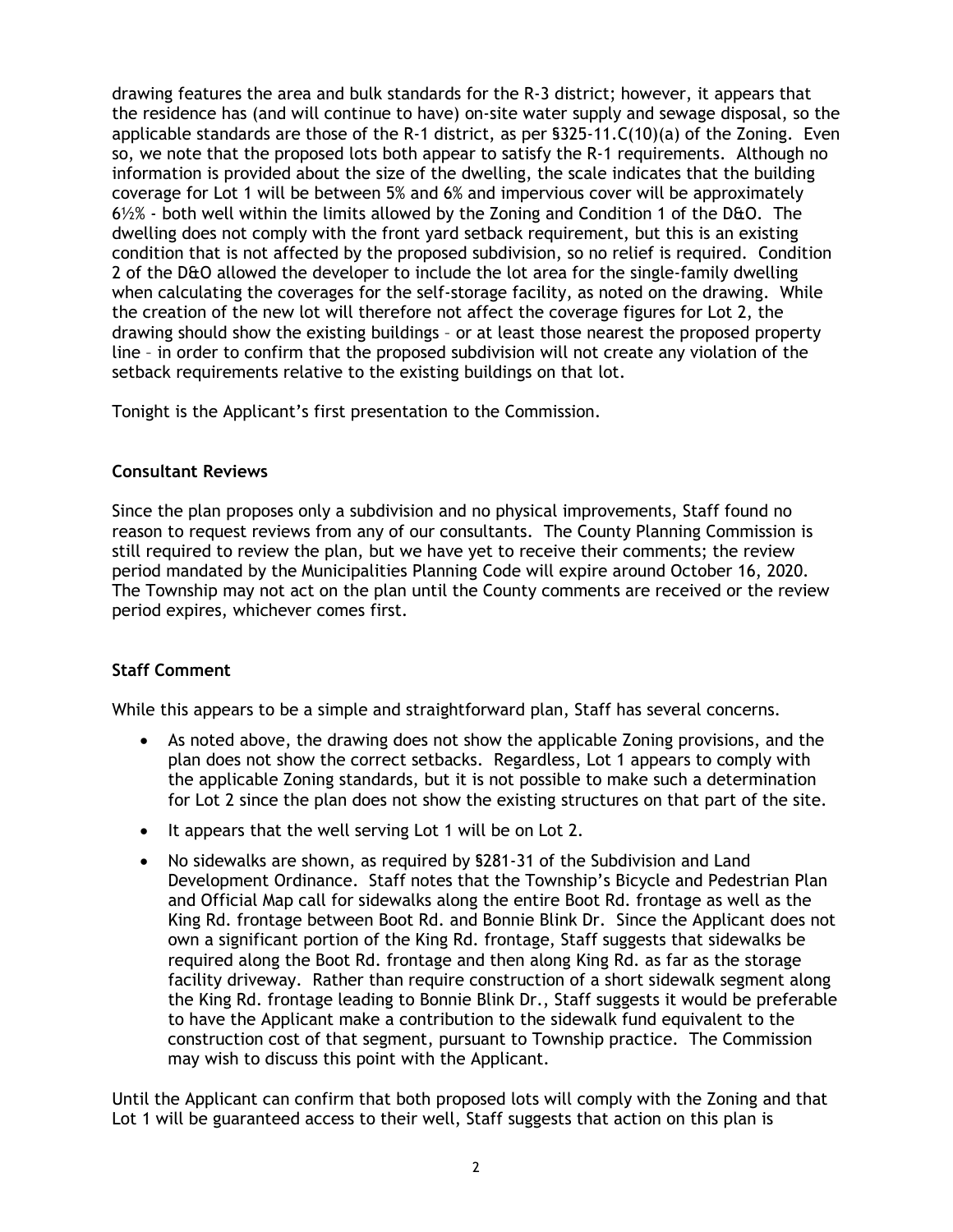premature. Finally, the Commission should note that this property is within the Transportation Service Area, but since there will be no new construction or additional use of the property, there is no basis for payment of a traffic impact fee. Similarly, there is no basis for requiring any additional permanent open space or a fee in lieu of such space.

#### **Attachment**

1. Plan by Edward B. Walsh & Associates, Inc. dated July 15, 2020, no revision date.

Plans\JKLM\Lexington\PC memo 201002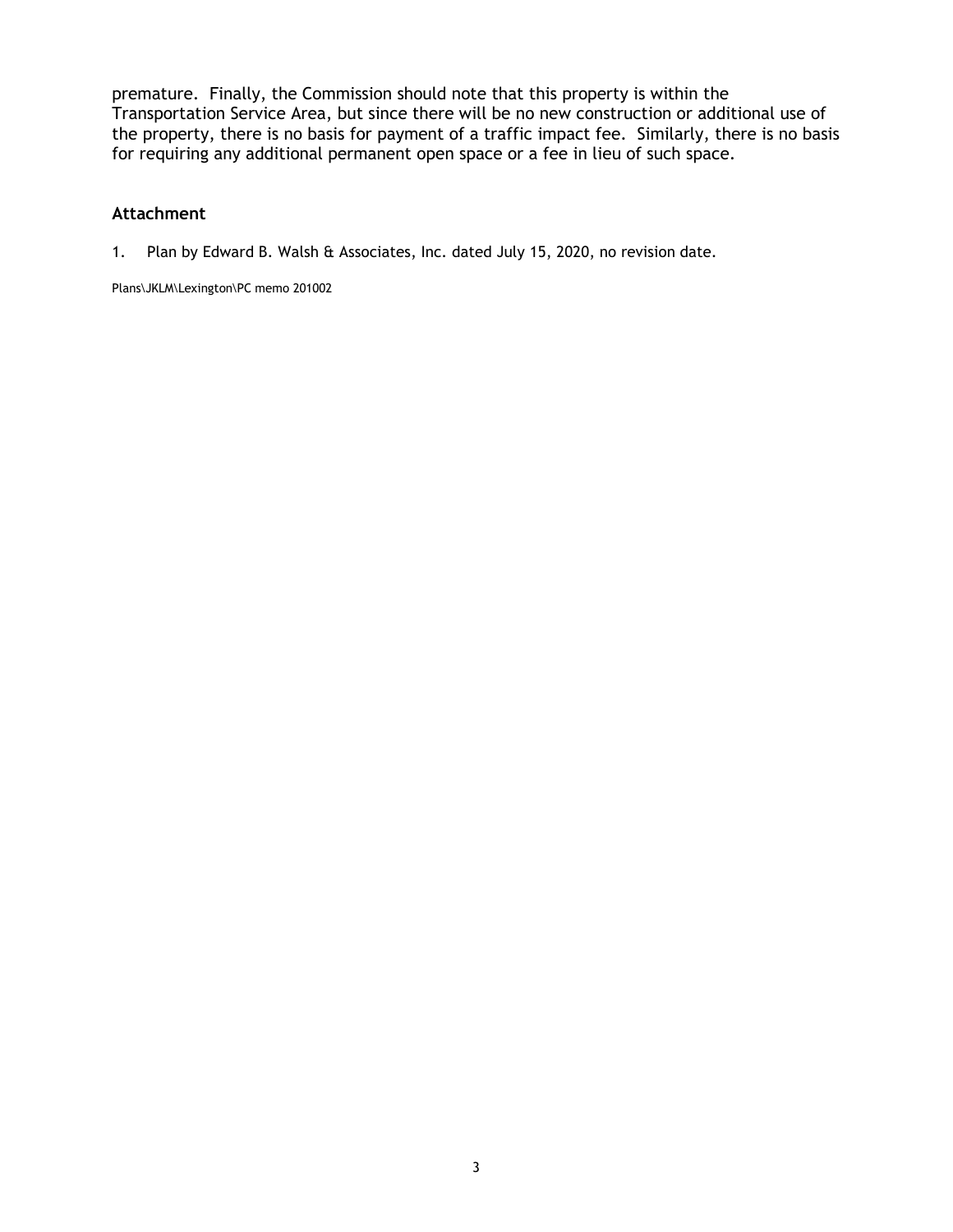# **MEMORANDUM**



- **DATE:** October 2, 2020 **TO:** Planning Commission **FROM:** John R. Weller, AICP Director of Planning and Zoning **SUBJECT: Weston Property** Sketch plan **APPLICANT**: U.S. Home Corporation / Lennar 610 E. Baltimore Pk., 3 rd fl. Media, PA 19063 **SITE ADDRESS:** 1400 Weston Way
- West Chester, PA 19380
- **TAX PARCELS:** 41-6-77, 41-6-80, 41-6-81, 41-6-82, 41-6-83, 41-6-84, 41-6-87, 41-6-88.2, and 41-6-88.2A
	- **ZONING:** O/L, Office/Laboratory
- **DESCRIPTION:** Construction of 75 single-family detached dwellings on a tract consisting of nine parcels with a total gross area of approximately 54 acres.

# **Background**

The subject property is an office campus owned by Weston Solutions, an environmental consulting and engineering firm. The 54-acre site is bounded by King Rd. on the north (the principal point of access), on the west by the US Route 202 expressway, and by residential neighborhoods on the south and east. These residential areas are characterized by singlefamily homes on lots ranging in size from about two-thirds of an acre up to one acre. The existing improvements include office buildings, parking lots, and three historic structures:

- Morstein manor house, near the southeastern corner of the tract Class II, Township Site #001
- Morstein Station, at the southwest corner of King Rd. and Weston Way Class I (listed on the National Register of Historic Places), Township Site #003
- Morstein Gatehouse, 1401 Lewis La. Class II, Township Site #004

There are no significant steep slopes or floodplains on the property; the northern section is heavily wooded. As shown on the plan, two pipeline rights-of-way cross the tract.

The Commission will recall that we have seen several sketch concepts for this site, all of them for residential development of some kind, which is not currently permitted at this location. On June 16, 2020, the Applicant presented a concept to the Commission showing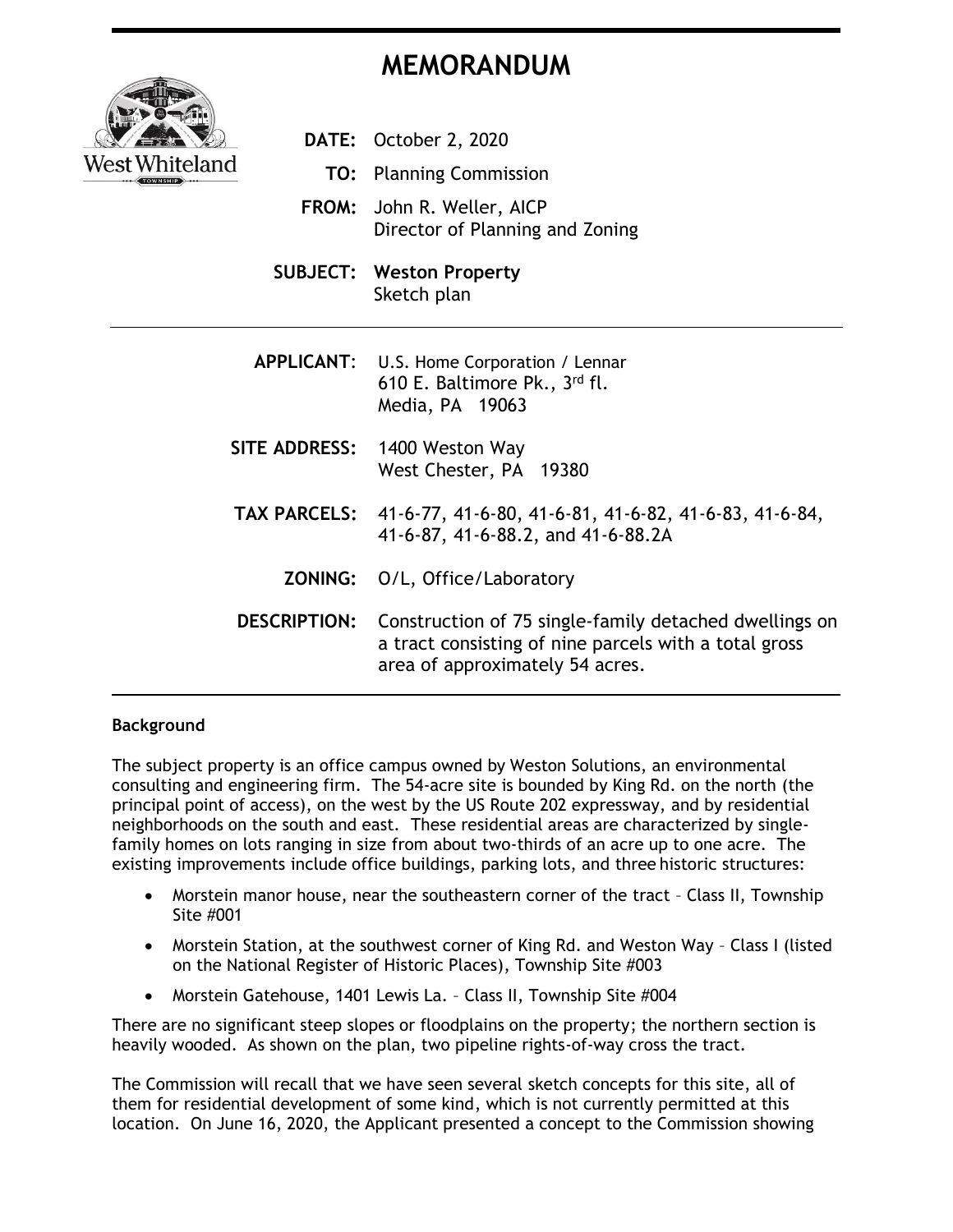104 single-family dwellings. While the Commission agreed that residential development may be appropriate for this site, there were concerns about the density of what was proposed. The Applicant returned for a brief discussion on August 4, 2020 with a revised sketch similar to what we see tonight with 75 new single-family dwellings (plus an additional dwelling in the historic Gatehouse building), larger lots, and a wider buffer from the existing homes along Amstel Way and Tulip Dr. While the Commission agreed that this design was an improvement, it was noted that the project would still require an amendment to the Zoning Ordinance and that neighboring residents have already expressed concern about the future of this property. The Commission recommended that the Applicant meet with the neighbors separately to discuss their concerns and how they might be resolved.

The Applicant convened a virtual meeting (via Zoom) with the nearby residents on September 10, 2020; Commission member Ray McKeeman (who is also lives near the property) and Township Planner Justin Smiley were also in attendance. The following morning, Matt Caffrey of Lennar reported to Staff that he thought the meeting was productive and he was generally encouraged. He noted that the neighbors' principal concern appeared to be the impact of stormwater runoff. Changing the use to residential appears to be less of an issue, as the prevailing opinion seems to be that continuing the office use is neither feasible nor desirable. Mr. McKeeman and Mr. Smiley confirmed Mr. Caffrey's summary. At the Planning Commission meeting on September 15, 2020, Mr. McKeeman reported that the residents responded positively to other aspects of the design, including the accommodation for the historic Mansion building, additional buffers and open space, and the trail system.

The attached concept is the same as what was presented to the neighboring residents on September 10. Seventy-five new single-family detached homes are proposed on lots ranging from 7,800 sq.ft. (0.18 acre) to 19,368 sq.ft. (0.44 acre); the historic Gatehouse building will also be retained as a single-family dwelling on a 11,590 sq.ft. lot. The design retains the historic Mansion and Train Station buildings as well as the non-historic farmhouse at the northeast corner of the lot, but no use is indicated for any of these buildings. With 76 dwellings, the project will have a gross density of about 1.4 dwelling units per acre. Weston Way will remain the principal point of access to the site, with a secondary access to Old Phoenixville Pk. at roughly the same location as an existing driveway.

As noted above, this property is in the O/L – Office/ Laboratory zoning district, which does not allow residential use. Furthermore, this design is not consistent with any existing residential zoning district in the Township, the table of area and bulk regulations in the lower right corner of the plan notwithstanding. These (apparently) recommended regulations are substantially similar, but not identical, to the high-density single family option allowed in the O/R – Office/Residential zoning district by §325-15.1.D(3) of the West Whiteland Township Zoning Ordinance (Zoning).

Sketch plans are not a required step in the development process, so Applicants have the option of having one or more of our consultants review the plan or proceeding with just a Staff review. The Applicant requested reviews by Spotts, Stevens and McCoy and Theurkauf Design and Planning for the prior design, but not this one, so only Staff comments are provided here.

#### **Staff Comment**

Staff is of the opinion that the present design is a clear improvement over the previous versions. As stated by Mr. McKeeman in his report to the Commission on September 15, there are fewer units, more open space, larger buffers from the existing residences, and the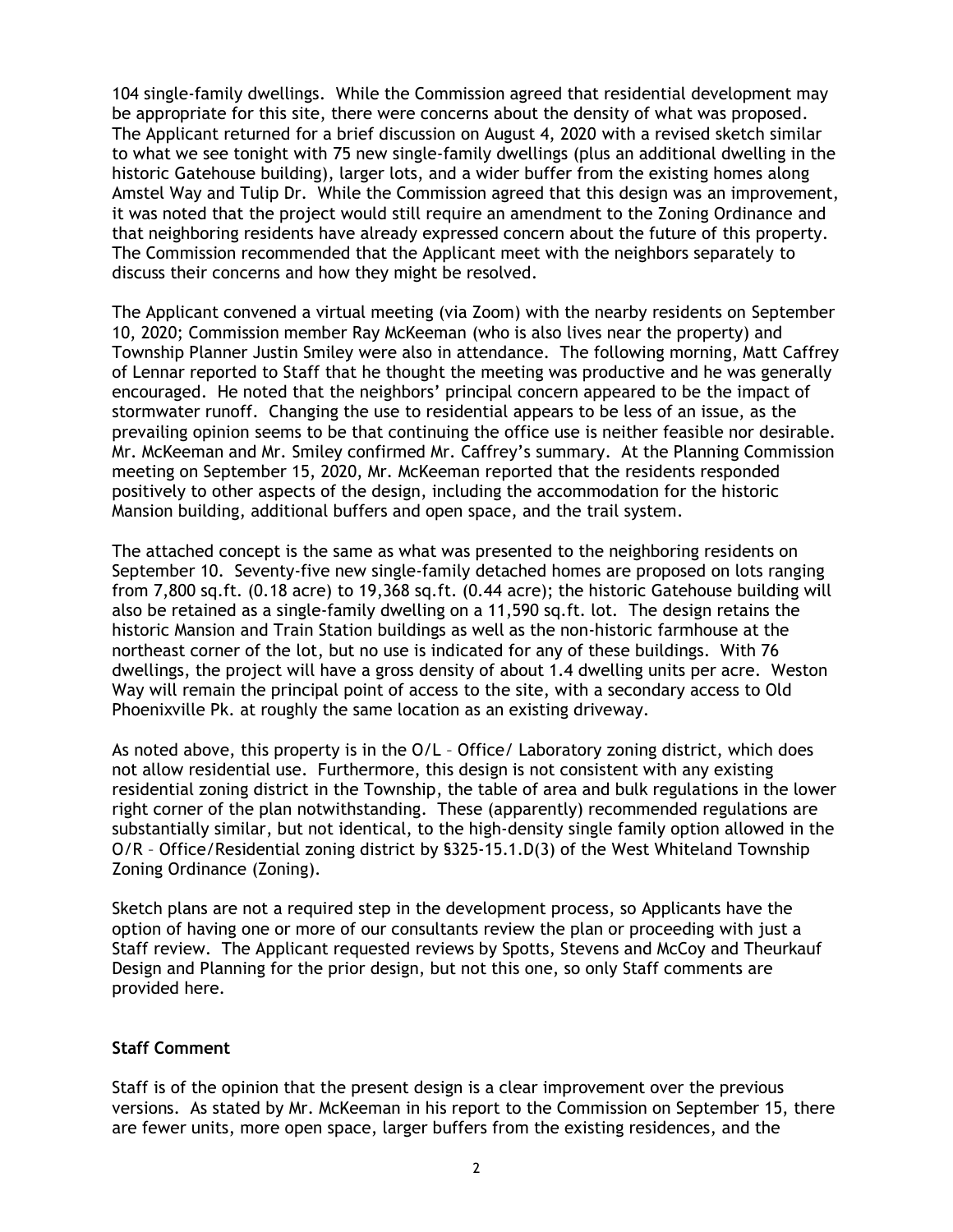historic structures are incorporated more suitably. We offer the following observations for your consideration:

- As before, we are glad to see that the wooded areas along King Rd. will be preserved as well as the existing farmhouse on the east side of Weston Way.
- We appreciate that the Applicant is taking advantage of the pipeline easement to create a green corridor with a walking trail. We suggest that the Applicant explore the possibility of making this corridor wider and more prominent – a true centerpiece for the community and more appropriate for this area than a "village green" concept. Given the wide range of lot sizes, it appears that this could be done without reducing the total number of dwelling units.
- While the Gatehouse has been integrated into the design, the future use(s) of the other structures to remain is not shown. Staff strongly supports conversion of the Mansion into apartments, and the other buildings could either be residential or some other use accessory to the community. The Applicant should advise as to what they are considering as this would affect the total number of dwelling units on the site and thereby the content of any Zoning amendment we may consider.

If the Commission decides to support a Zoning amendment to accommodate this project, there are at least two options to consider.

- Based upon the previous office use and the similarity of this design to the existing high-density single family option, we could rezone the tract from O/L to O/R. This would be consistent with the office use while allowing residential development similar to what the Applicant is showing here, including the potential conversion of the Mansion into a multi-unit residence. Of course, because the O/R district allows multifamily residences, there would be the potential for a different developer to propose a project less suitable for this neighborhood than what we see here.
- Rezoning this tract from O/L to R-1 would be consistent with the surrounding residential areas would assure compatible development even if this Applicant decides not to pursue this project. The R-1 regulations already permit cluster-type residential development, and while the Applicant's design is not consistent with the current cluster regulations, it would be simpler to amend those regulations than to create a new set of regulations for this project.

Should the Applicant wish to pursue this project, the next step would be for them to submit an application for a Zoning Ordinance amendment.

#### **Attachments**

1. Sketch plan dated March 16, 2020, plotted July 10, 2020.

https://westwhitelandtownship.sharepoint.com/sites/ProjectPortal/Weston SKP/Project Documents/Weston SKP PC memo 201002.docx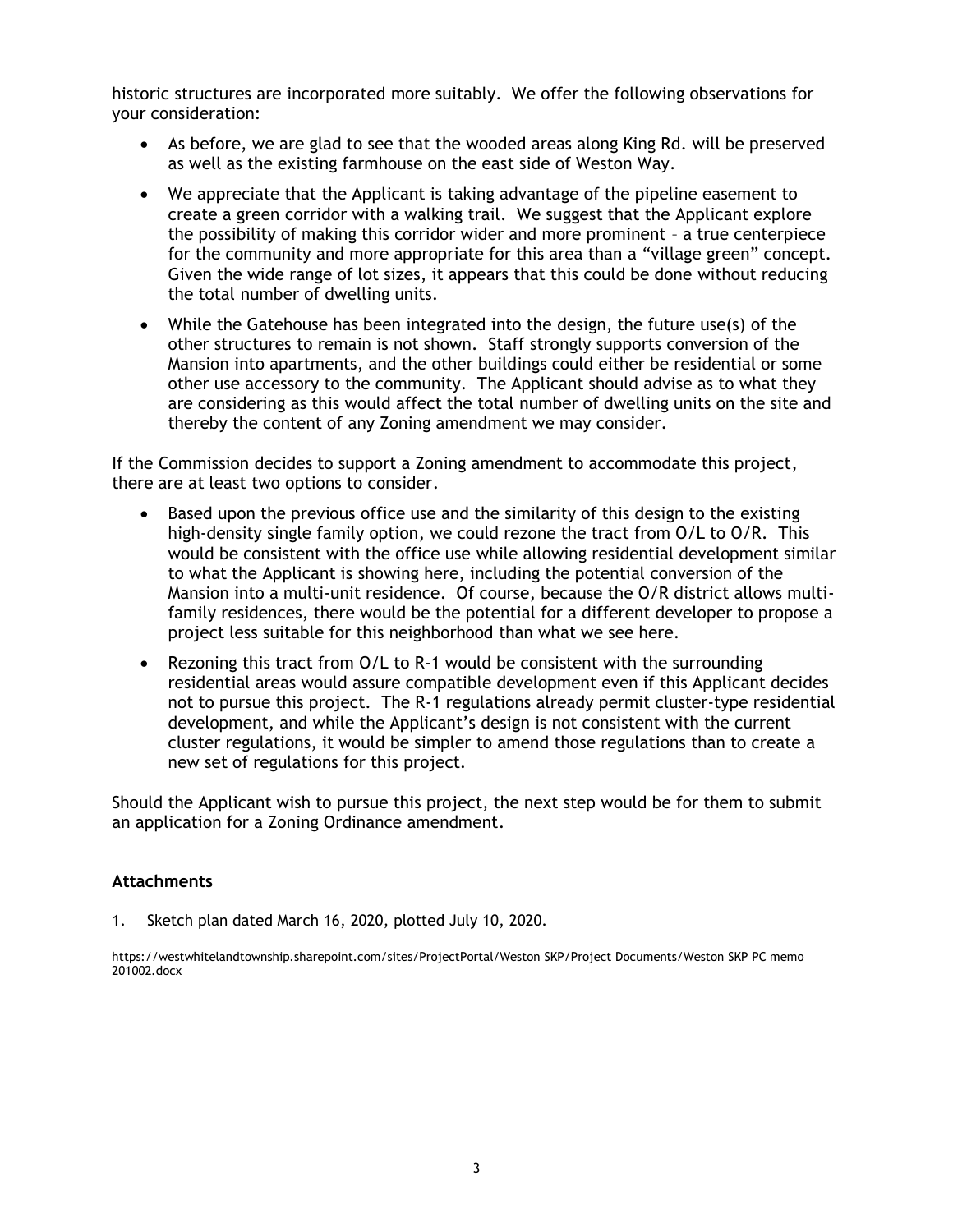# **MEMORANDUM**

| TO:             | <b>Planning Commission</b>                                     |
|-----------------|----------------------------------------------------------------|
| <b>FROM:</b>    | Beth Jones, Finance Director<br>Mimi Gleason, Township Manager |
| <b>SUBJECT:</b> | The Local Economy                                              |
| DATE:           | October 2, 2020                                                |



While there is not unemployment or GDP data specifically for West Whiteland, we do have information that provides some indication about how our local economy is doing. With the Planning Commission's role in planning for the future of Exton Crossroads and the upcoming ULI technical assistance panel in mind, we are sharing the information we have on the following pages as context for your future discussions.

The information stems from Township tax collections and federal unemployment data by zip code. The tax collection is specific to West Whiteland, but not necessarily reflective of the total economic reality of the residents and businesses here due to the limited nature of local taxes. The unemployment data for West Chester and Exton includes residents who live outside of West Whiteland and excludes the small areas in the Township with Malvern and Downingtown zip codes, but it still provides a high level estimate of how many residents in the community are unemployed.

The tax data summarizes the major revenue sources of the Township's general fund along with a brief discussion of how COVID-19 is impacting the budgeting process and revenue streams. Unsurprisingly, COVID-19-related *uncertainty* is impacting our 2020 projections (and our 2021 budget), driving us to a very conservative approach. We may get September data in before the PC meeting, in which case we will provide updated numbers to you at the meeting.

Even with our current conservative projections, 2020 revenue is higher than we expected following the shut down earlier this year. West Whiteland's relative affluence probably explains the relatively small decrease in earned income tax – about 70% of receipts come from residents, many of whom have jobs that allowed them to work from home this year. However, given the large retail presence in the Township, it is surprising that the local service tax (paid only by people who work in West Whiteland) is holding up as well as it is. The biggest difference compared to last year is in tax receipts from the sale of properties (transfer tax) and building permits, but both of those categories are rebounding now.

While unemployment is up, we are trending better than the national unemployment rate of 8.4% and the state unemployment rate of 10.3%, both from August of this year.